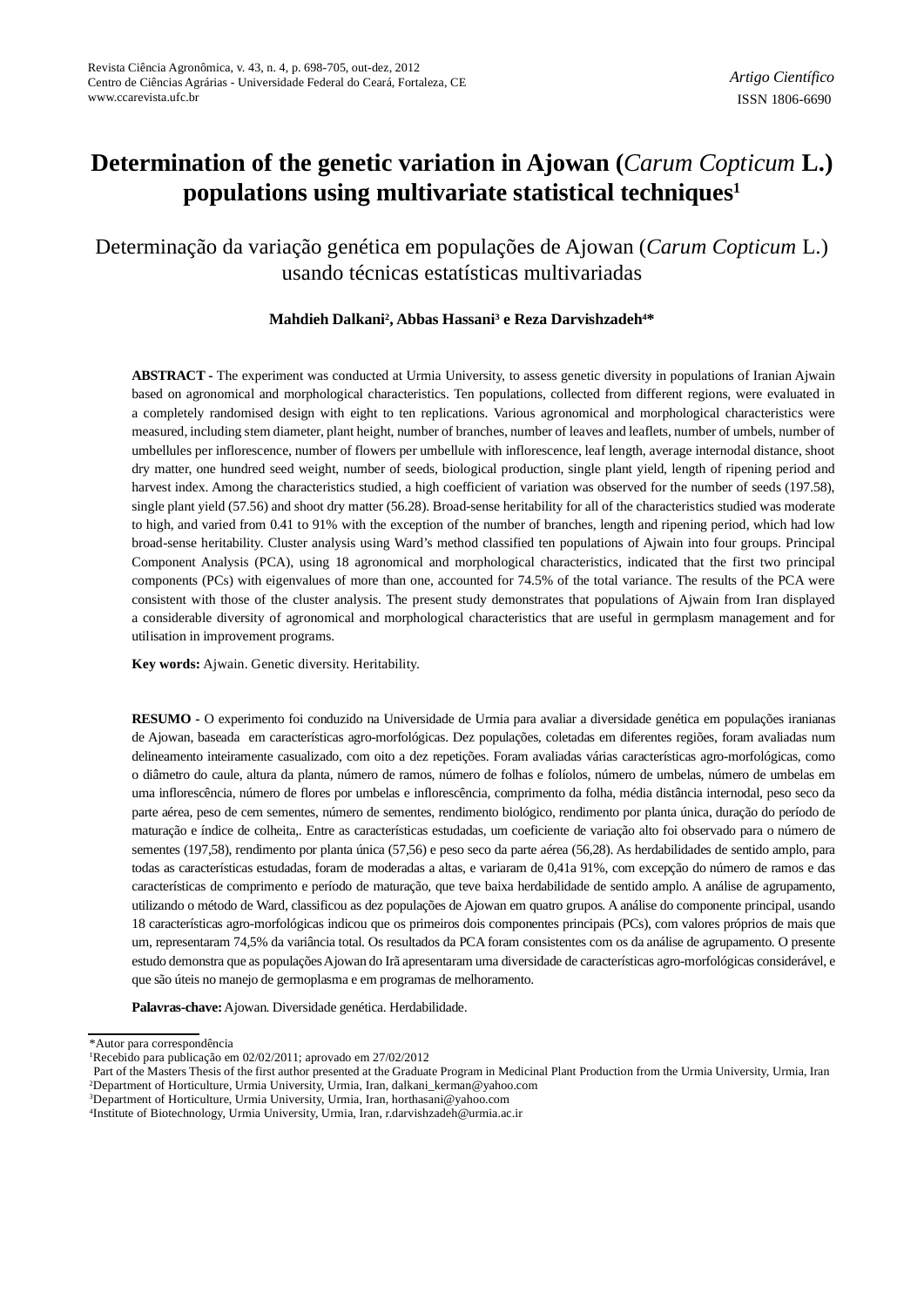## **INTRODUCTION**

Ajowan (*Carum copticum* L.), which contains  $2n = 18$  chromosomes, is a grassy annual plant from the Apiaceae family that grows in the east of India. It has white flowers and small, brownish seeds that are useable in the medicinal industry (ZARGARY, 1988). Ajowan is an aromatic seed spices, and it is generally used as a digestive stimulant or to treat liver disorders. Thymol, which is the major phenolic compound in Ajowan, has been reported to be a germicide, antispasmodic, and antifungal agent (NAGALAKSHMI; SHANKARACHARYA, 2000). P-cimene,  $\gamma$ -terpinene,  $\alpha$ -pinene, and  $\beta$ -pinene are other components of Ajowan essential oil (MAJNOON HOSSEINI; DAVAZDAH EMAMI, 2007).

Many medicinal and aromatic plants are not cultivated, and wild populations are gathered to meet demands. Because the production of a stable quality and quantity of these plants is important to a growing world market, it is necessary to breed varieties with high yield and quality.

The analysis of genetic diversity in germplasm collections facilitates the reliable classification of accessions and the identification of subsets or core accessions, and this may be used for specific breeding purposes (MOHAMMADI; PRASANNA, 2003). Plant breeders can use data regarding genetic similarity to complement phenotypic information in the development of breeding populations (GREENE; GRITSENKO; VANDEWARK, 2004; NIENHUIS *et al*., 1993; YUZBASIOGLU; OZGAN; ACIK, 2006). The future of successful breeding programs depends on the availability of genetic variability to increase productivity.

Morphological characterisation is the first step in the description and classification of germplasm collections (SMITH; AI-DOS; WARBURTON, 1991). Morphological characteristics are the strongest determinants of the agronomic value and taxonomic classification of plants. When they are compared with other means, morphological evaluations are direct, inexpensive, and easy. However, morphological estimations are more dependent on the environment. The reliability of these measurements can be improved by the effective control of environmental variation or by the use of experimental repetition over several years. Multivariate analyses can be used to determine how to identify groups of accessions that have desirable traits for breeding, how to form core collections, and how to determine the patterns of variation in germplasm collections (CAMUSSI *et al*., 1985; COWEN; FREY, 1987; PEETERS; MARTINELLI, 1989). Multivariate analyses has been used frequently for genetic diversity analysis in many crops, such as vineyard peach (*Prunus persica* L. Batsch) (NIKOLIC *et al*., 2010), peanut (*Arachis hypogaea* L.) (UPADHYAYA *et al*., 2009), wheat (*Triticum spp*.) (HAILU *et al*., 2006), sorghum (*Sorgum bicolor* L. Moench) (AYANA; BEKELE, 1999), and barley (*Hordeum vulgare* L.) (CROSS, 1992). This study is the first report regarding the investigation of genetic diversity in Ajowan populations that have been collected from different regions of Iran. These data will help breeders develop high-yielding Ajowan varieties.

## **MATERIAL AND METHODS**

#### **Plant materials and experimental design**

Ten Ajowan populations that originated from different regions of Iran (Table 1) were investigated using completely randomised design with eight-ten replications in controlled conditions**.** The population seeds were sown in a greenhouse in July, 2009 at Urmia University. All of the pots were hand weeded to maintain proper weed control. Data on the following eighteen characters were collected from the plants in each pot: main stem diameter (SD), plant height (PH), number of branches (NB), number of leaves (NL), number of leaflets (NLlet), number of umbels (NU), number of umbellets in an inflorescence (NUI), number of flowers per umblet (NFU), number of flowers in the whole inflorescence (NFWI), leaf length (LL), average internodal length (I), aerial part dry weight (APDW), one-hundred seed weight (HSW), single plant yield (SPY), biological yield (BY), number of seeds (NS), ripening period length (RP) and harvest index (HI). Because the total internodal length corresponds to the plant height, we used the average internodal length per plant as a separate trait that affects plant performance via the branch numbers. The foliage characters were measured in the stage of full bloom, and the traits related to the seeds were recorded after seed harvesting.

Descriptive statistics, such as mean, standard error and coefficient of variation, for each of the 18 studied traits were calculated. The clustering of the genotypes into similarity groups was performed using Ward's hierarchical algorithm based on the squared Euclidean distances. Ward's method, which is also called the incremental sum of squares method, uses the within-cluster (squared) distances and the between-cluster (squared) distances (WARD, 1963; WISHART, 1969). Prior to the calculation of the squared Euclidean distance, the data were standardised such that the mean was zero and the variance was one. The pseudo F statistic and the pseudo  $T^2$  statistic (JOBSON, 1992) were examined to establish the numbers of clusters using SAS version 9.1 software (SAS Institute, Cary, NC). To identify the patterns of morphological variation, a principal component analysis (PCA) was conducted. Prior criteria have been determined to select the number of principal components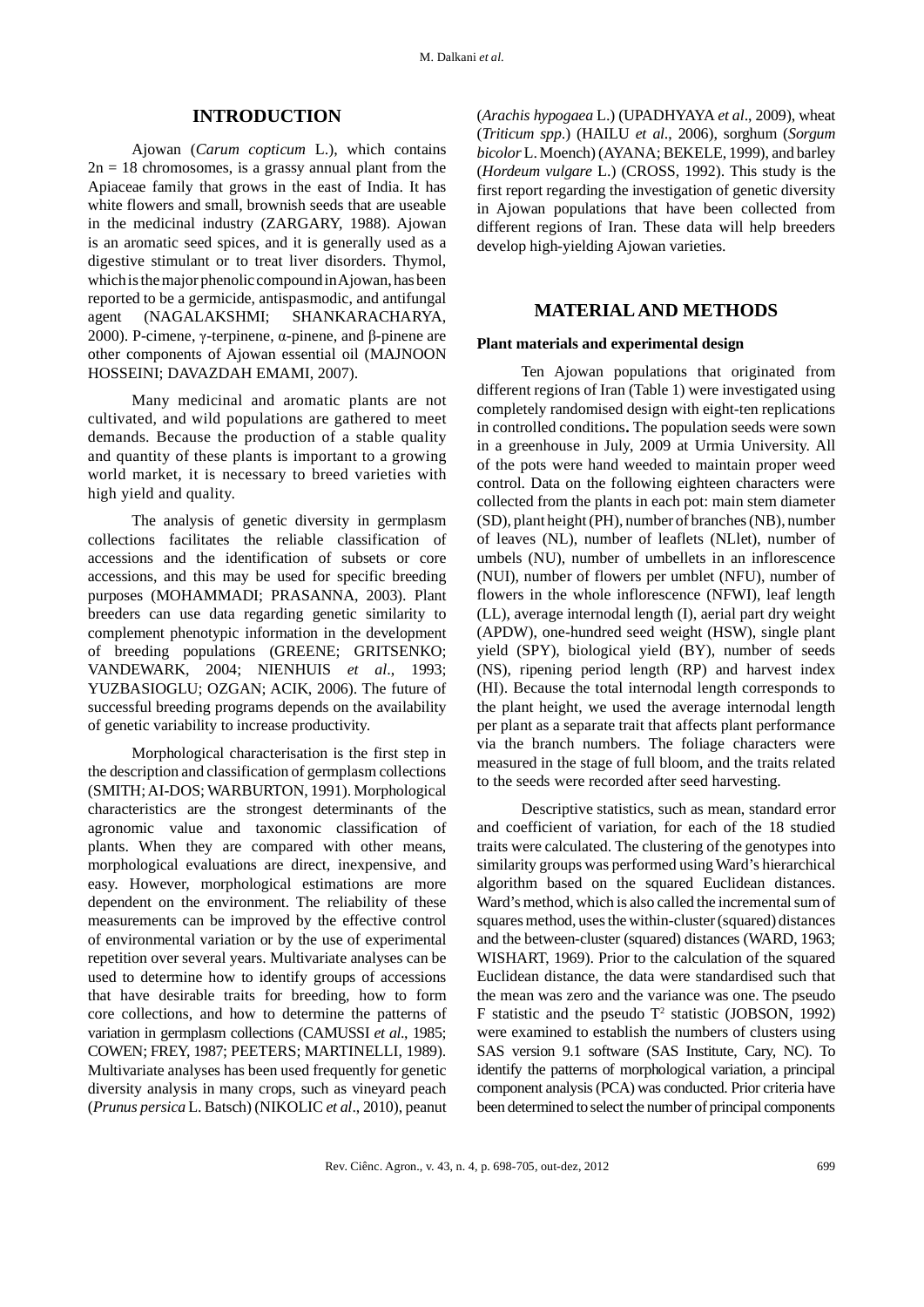| Code |             | Altitude | Latitude            | Longitude           |  |
|------|-------------|----------|---------------------|---------------------|--|
|      | Location    | (m)      | (E)                 | (N)                 |  |
| 01   | Rafsanjan 1 | 1,529    | 56°36'30"           | 30°29'20"           |  |
| 02   | Ghazvin     | 1,407    | 50°25'              | 36°29'              |  |
| 03   | Ardabil     | 1,347    | 48°17'58.30"        | 38°14'49.40"        |  |
| 04   | Rafsanjan 2 | 11,529   | 56°25'25"           | 30°26'30"           |  |
| 05   | Fars        | 1,830    | 53°02'45.21"        | 29°06'15.77"        |  |
| 06   | Damyal      | 1,347    | $48^{\circ}15'10''$ | 38°20'02"           |  |
| 07   | Khorasan    | 29,000   | 54°00'20.25"        | 26°32'25.44"        |  |
| 08   | Isfahan     | 1,575    | 51°40'45.09"        | $32^{\circ}39'05''$ |  |
| 09   | Hamadan 1   | 1,832    | 48°26'34.65"        | 34°32'47.54"        |  |
| 10   | Hamadan 2   | 1,791    | 48°30'58.49"        | 34°48'23.40"        |  |

**Table 1 -** Location of Ajowan populations used in the present study

Data analysis

(PC) that will explain a maximal amount of variance. These criteria are that each PC explains at least 5% of the variance (WANDER; BOLLERO, 1999), the cumulative variance is at least 75%, and the eigenvalues are greater than one (BREJDA *et al*., 2000; JEFFERS, 1967). An eigenvalue of greater than one explains at least as much variance as the variance that is explained by one variable (those on the diagonals of the correction matrix). In other words, the components with an eigenvalue of less than one account for less variance than the original variable (which had a variance of 1); therefore, these components are of little use (TRUXILLO, 2003). When interpreting the principal components, it is often useful to know the correlations of the original variables with the principal components (SWAN; SANDILANDS, 1995). The correlation of variable  $X_i$  and the principal component  $Y_j$  is as follows:  $r_{ij} = \sqrt{a_{ij}^2 Var(Y_j)/S_{ij}}$ , where  $S_{ij}$  is the total variance. The interpretation of the principal components is based on the finding in which the variables are most strongly correlated with each component.

Genotypic and environmental variances and broad-sense heritabilities were calculated according to Kearsey and Pooni (1996) using the least-square estimates of genetic parameters as follows:

$$
V_{g} = \frac{MSG - MSE}{r}; V_{e} = MSE; V_{ph} = \frac{V_{e}}{r} + V_{g}; h_{b}^{2} = \frac{V_{g}}{V_{ph}}
$$
(1)

where,  $V_g$ ,  $V_e$  and  $V_{ph}$  are the genotypic, environmental and phenotypic variance, respectively; *MSG* and *MSE* are the mean square for genotype and error, respectively; and *r* is the number of replications. The data processing was performed using Minitab version 14 and SAS version 9.1.

## **RESULTS AND DISCUSSION**

The means, standard deviation, minimum, maximum, coefficient of variation and broad-sense heritabilities estimates for the eighteen studied traits are presented in Table 2. The data from the means reveal the morphological characteristics of the Iranian Ajowan populations (Table 2). The standard deviation shows the amount of variation for each trait among the populations. A higher variation for a character in the breeding materials correlates with a greater ability for its improvement through selection.

To identify the most variant traits among the Iranian Ajowan populations, a coefficient of variation was used that was not dependent on the traits. Among the studied traits, the highest coefficients of variation corresponded to the number of seeds, single plant yield, and aerial parts dry weight. The broad-sense heritabilities for all of the studied traits were moderate to high and varied from 0.41 to 0.91 with the exception of the number of branches and the ripening period length, which had low board sense heritability.

The analysis of the descriptive statistics revealed high genetic variability among the studied Ajowan populations for the studied traits. A descriptive statistical analysis was also used to study genetic variability in some other crops, such as garlic (*Allium sativum* L.) (PANTHEE *et al*., 2006), groundnut (*Vigna subterranea* (L.) Verdc) (NTUNDU *et al*., 2006), and melon (*Cucumis melo* L.) (LOTTI *et al*., 2008). Genetic variability is the raw material of crop breeding industry on which selection acts to evolve superior genotypes. The broad-sense heritabilities for most of the studied traits varied from 0.41 to 0.91, which indicated that selecting for these traits in segregating populations through conventional phenotypic selection was possible.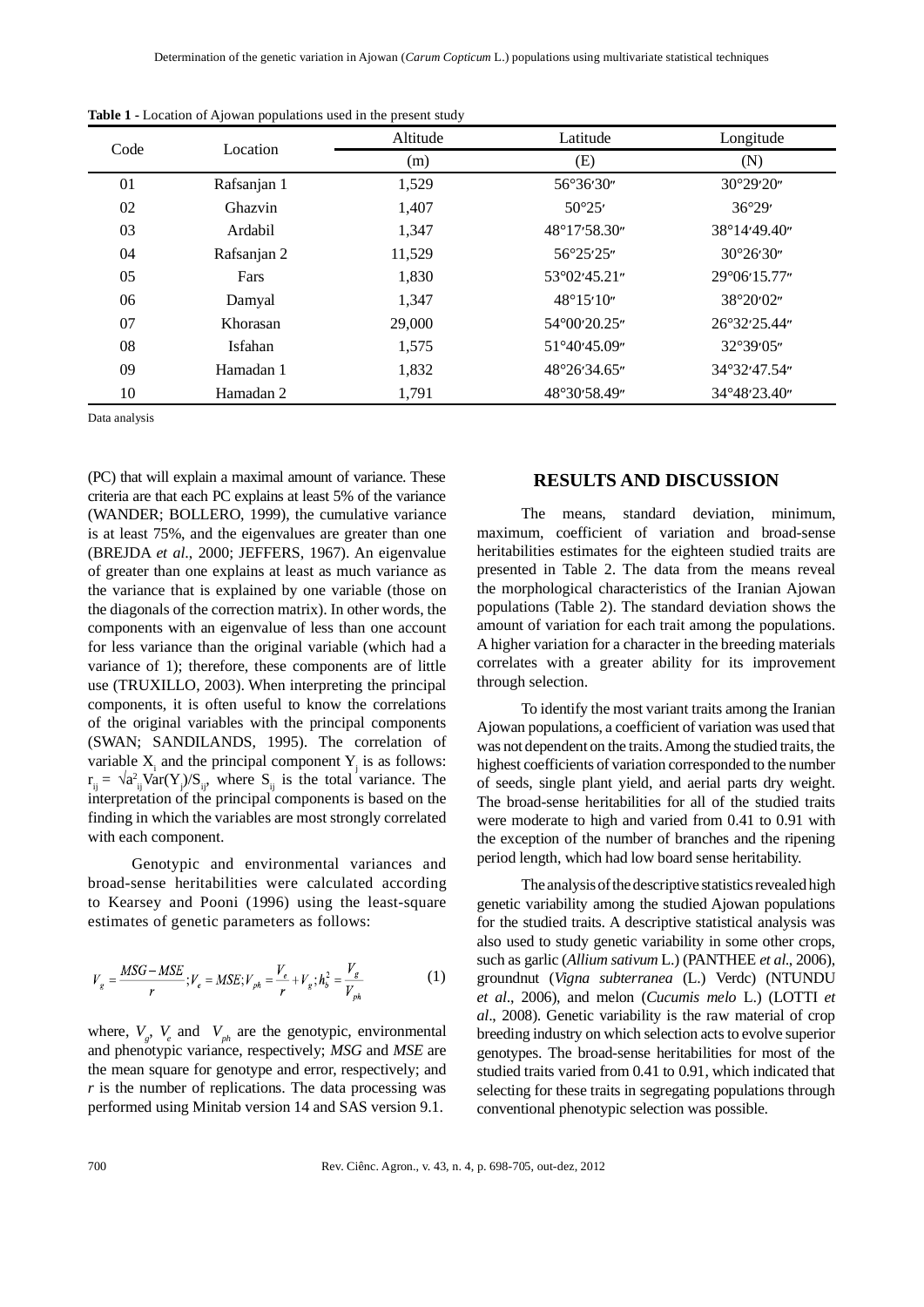| Trait                      | Mean    | Sdev     | Minimum | Maximum   | CV     | h <sup>2</sup>               |
|----------------------------|---------|----------|---------|-----------|--------|------------------------------|
| <b>SD</b>                  | 2.48    | 0.88     | 1.00    | 6.03      | 35.39  | 0.85                         |
| PH                         | 60.04   | 12.14    | 26.00   | 99.00     | 20.21  | 0.88                         |
| NB                         | 5.36    | 1.23     | 2.00    | 9.00      | 22.93  | $\qquad \qquad \blacksquare$ |
| NL                         | 22.00   | 8.13     | 8.00    | 50.00     | 36.95  | 0.67                         |
| <b>NLlet</b>               | 73.64   | 36.64    | 17.00   | 236.00    | 49.75  | 0.83                         |
| NU                         | 23.86   | 9.28     | 11.00   | 60.00     | 38.89  | 0.68                         |
| <b>NUI</b>                 | 7.37    | 2.05     | 4.00    | 15.00     | 27.79  | 0.91                         |
| <b>NFU</b>                 | 14.20   | 2.15     | 9.00    | 20.00     | 15.12  | 0.71                         |
| <b>NFWI</b>                | 91.89   | 25.83    | 46.00   | 200.00    | 28.11  | 0.74                         |
| $\mathop{\rm LL}\nolimits$ | 6.47    | 1.11     | 4.00    | 10.30     | 17.08  | 0.71                         |
| $\bf{I}$                   | 6.59    | 1.25     | 3.30    | 8.80      | 19.05  | 0.90                         |
| <b>DWAP</b>                | 1.90    | 1.07     | 0.46    | 7.01      | 56.28  | 0.86                         |
| <b>HSW</b>                 | 0.08    | 0.02     | 0.06    | 0.15      | 18.34  | 0.45                         |
| <b>SPY</b>                 | 1.09    | 0.63     | 0.29    | 3.36      | 57.56  | 0.80                         |
| BY                         | 3.05    | 1.52     | 0.96    | 9.90      | 50.00  | 0.84                         |
| <b>NS</b>                  | 1599.29 | 3,160.00 | 331.19  | 31,333.69 | 197.58 | 0.41                         |
| HI                         | 0.36    | 0.10     | 0.14    | 0.66      | 27.18  | 0.60                         |
| <b>RPL</b>                 | 24.31   | 7.57     | 11.00   | 41.00     | 31.14  | 0.17                         |

**Table 2 -** Descriptive statistics of the traits in ten Iranian Ajowan populations

SD: stem diameter, PH: plant height, NB: number of branches, NL: number of leaves, Nllet: number of leaflets, NU: number of umbels, NUI: number of umbellets in an inflorescence, NFU: number of flowers per umblet, NFWI: number of flower in the whole inflorescence, LL: leaf length, I: average distance of internodes per plant, DWAP: aerial parts dry weight, HSW: one hundred seed weight, SPY: single plant yield, BY: biological yield, NS: number of seeds, HI: harvest index, RPL: ripening period length, Sdev: standard deviation, CV: phenotypic coefficient of variation, h<sup>2</sup>: broad-sense heritability

The simple correlation coefficients that were computed between different pairs of characters are presented in Table 3. There were positive and moderately significant linear relationships between most of the studied traits. For example, the number of branches positively and moderately correlated with the number of umbels ( $r = 0.46$ ;  $P \le 0.01$ ). This result is in agreement with the findings of Gurbuz (2001) in coriander and Cosge *et al*. (2009) in sweet fennel. The plant height and number of umbels were positively and moderately correlated with the number of umbellets. These results are in agreement with the findings of Cosge *et al*. (2009) with sweet fennel. Significant, positive linear correlations were found between biological yield and plant height and between the number of umbels and the number of umbellets. These results showed that biological yield has a high positive correlation with single plant yield ( $r = 0.86$ ;  $P \leq 0.01$ ). Singh and Mittal (2003) and Cosge *et al.* (2009) found such results in sweet fennel. However, the harvest index and ripening period length showed negative and moderately significant linear correlations with the studied traits. For instance, the ripening period length had a negative and moderately significant linear correlation with single plant yield  $(r = -0.41; P \le 0.01)$ . The selection for short ripening period length seems to result in an increase in the single plant yield.

Conventional quantitative genetics suggest that trait correlations may be attributable to either pleiotropic effects of single genes or the tight linkage of several genes that individually influence specific traits. The results of correlation studies can be used as an indirect selection to improve seed yield through other characters (DALKANI; DARVISHZADCH; HASSANI, 2011).

The cluster analysis using Ward's method classified the ten studied Ajowan populations into four groups (Figure 1). The first cluster was composed of two populations including Khorasan and Isfehan; the second was composed of three populations including the RafsanjanI, RafsanjanII and Damyal populations; the third was composed of the Fars population; and the last group was composed of four populations including the Ardabil, Hamadan1, Ghazvin and HamadanII populations.

It was obvious that the genetic relationships among the studied landraces did not have forced tendencies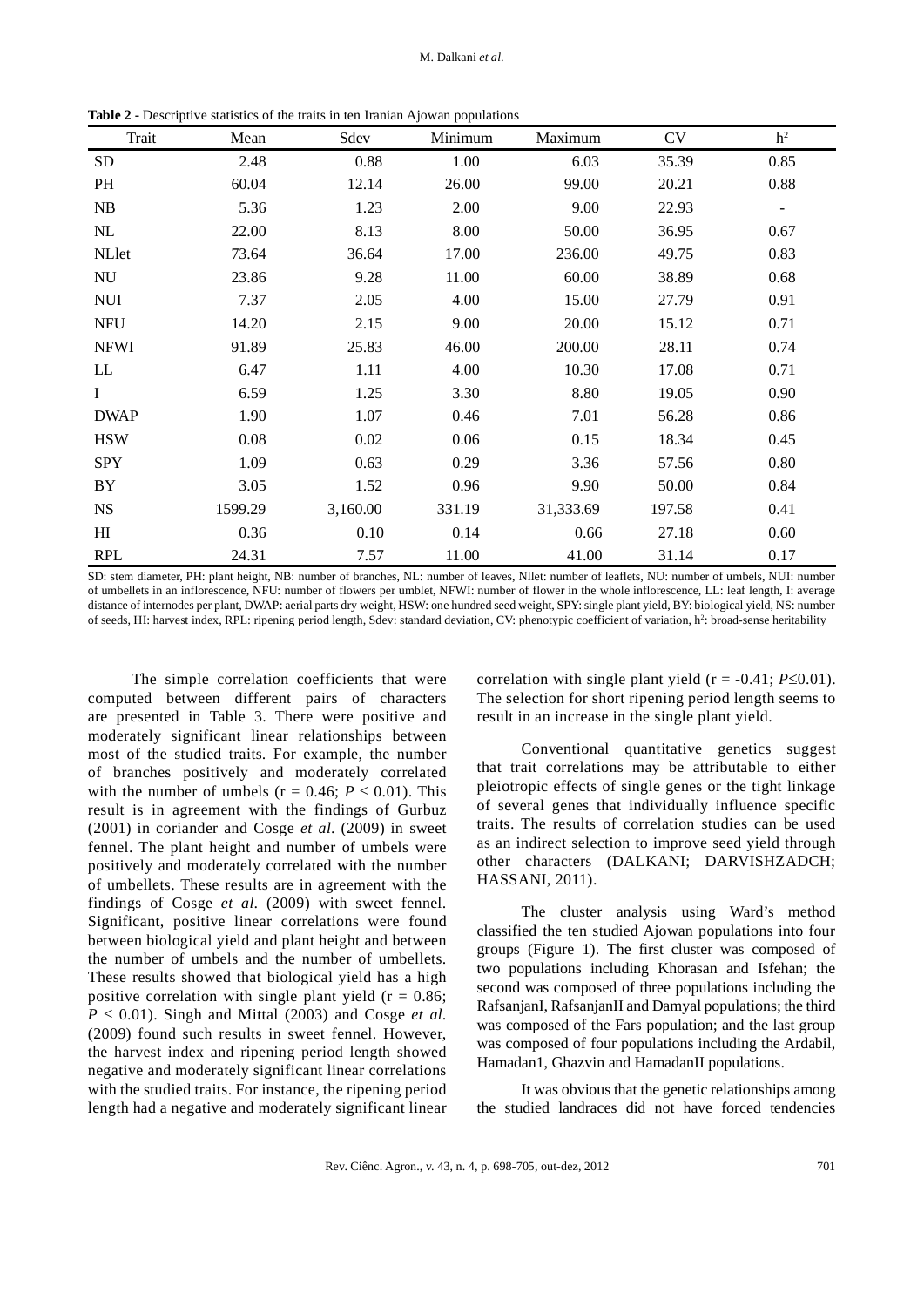| Character   | SD       | PH       | NB      | NL       | NLle     | NU      | NUI      | <b>NFU</b> | <b>NFWI</b> | LL       | 1        | <b>DWAP</b> | <b>HSW</b> | <b>SPY</b> | BY       | <b>NS</b> | HI      |
|-------------|----------|----------|---------|----------|----------|---------|----------|------------|-------------|----------|----------|-------------|------------|------------|----------|-----------|---------|
| PH          | $0.58*$  |          |         |          |          |         |          |            |             |          |          |             |            |            |          |           |         |
| NB          | $0.32*$  | $0.34*$  |         |          |          |         |          |            |             |          |          |             |            |            |          |           |         |
| NL          | $0.48*$  | $0.53*$  | $0.45*$ |          |          |         |          |            |             |          |          |             |            |            |          |           |         |
| NLlet       | $0.55*$  | $0.62*$  | $0.29*$ | $0.78*$  |          |         |          |            |             |          |          |             |            |            |          |           |         |
| NU          | $0.55*$  | $0.50*$  | $0.46*$ | $0.57*$  | $0.60*$  |         |          |            |             |          |          |             |            |            |          |           |         |
| <b>NUI</b>  | $0.64*$  | $0.58*$  | $0.21*$ | $0.47*$  | $0.59*$  | $0.43*$ |          |            |             |          |          |             |            |            |          |           |         |
| <b>NFU</b>  | $0.47*$  | $0.57*$  | 0.18    | $0.50*$  | $0.55*$  | $0.38*$ | $0.56*$  |            |             |          |          |             |            |            |          |           |         |
| <b>NFWI</b> | $0.57*$  | $0.60*$  | $0.34*$ | $0.54*$  | $0.60*$  | $0.61*$ | $0.74*$  | $0.68*$    |             |          |          |             |            |            |          |           |         |
| LL          | $0.39*$  | $0.43*$  | 0.15    | $0.52*$  | $0.59*$  | $0.47*$ | $0.54*$  | $0.47*$    | $0.50*$     |          |          |             |            |            |          |           |         |
| Ι.          | $0.36*$  | $0.66*$  | 0.06    | $0.48*$  | $0.52*$  | $0.24*$ | $0.35*$  | $0.45*$    | $0.37*$     | $0.29*$  |          |             |            |            |          |           |         |
| <b>DWAP</b> | $0.68*$  | $0.70*$  | $0.40*$ | $0.64*$  | $0.69*$  | $0.64*$ | $0.68*$  | $0.57*$    | $0.69*$     | $0.55*$  | $0.43*$  |             |            |            |          |           |         |
| <b>HSW</b>  | 0.14     | 0.19     | 0.06    | $0.23*$  | 0.20     | $0.37*$ | 0.04     | 0.08       | 0.15        | $0.22*$  | 0.07     | $0.24*$     |            |            |          |           |         |
| <b>SPY</b>  | $0.56*$  | $0.57*$  | $0.32*$ | $0.40*$  | $0.36*$  | $0.52*$ | $0.49*$  | $0.42*$    | $0.47*$     | $0.40*$  | $0.23*$  | $0.67*$     | 0.19       |            |          |           |         |
| BY          | $0.70*$  | $0.72*$  | $0.40*$ | $0.63*$  | $0.65*$  | $0.67*$ | $0.66*$  | $0.57*$    | $0.67*$     | $0.54*$  | $0.41*$  | $0.94*$     | $0.24*$    | $0.86*$    |          |           |         |
| <b>NS</b>   | $0.50*$  | $0.42*$  | $0.27*$ | $0.35*$  | $0.49*$  | $0.46*$ | $0.46*$  | $0.30*$    | $0.49*$     | $0.41*$  | 0.11     | $0.60*$     | 0.03       | $0.49*$    | $0.61*$  |           |         |
| HI          | $-0.08$  | $-0.08$  | $-0.09$ | $-0.29*$ | $-0.36*$ | $-0.11$ | $-0.11$  | $-0.13$    | $-0.14$     | $-0.07$  | $-0.29*$ | $-0.24*$    | 0.02       | $0.45*$    | $-0.00$  | 0.04      |         |
| <b>RPL</b>  | $-0.28*$ | $-0.31*$ | $-0.13$ | $-0.23*$ | $-0.21*$ | $-0.16$ | $-0.25*$ | $-0.30*$   | $-0.28*$    | $-0.24*$ | $-0.18$  | $-0.37*$    | $-0.09$    | $-0.41*$   | $-0.41*$ | $-0.20$   | $-0.18$ |

**Table 3** - Correlation matrix among the studied characteristics in the ten Iranian Ajowan populations

SD: stem diameter, PH: plant height, NB: number of branches, NL: number of leaves, Nllet: number of leaflets, NU: number of ambles, NUI: number of umbellets in an inflorescence, NFU: number of flowers per umblet, NFWI: number of flowers in a whole inflorescence, LL: leaf length, I: average distance of internodes per plant, DWAP: aerial parts dry weight, HSW: one hundred seed weight, SPY: single plant yield, BY: biological yield, NS: number of seeds, HI: harvest index, RPL: ripening period length, \*: significant at the 5% probability level

**Figure 1** - Ward's dendrogram of ten Iranian Ajowan populations using squared Euclidean distances



to associate with their geographic origins. Murthy and Arunachalam (1966) showed that genetic drift and selection in different environments can cause greater diversity among genotypes than that caused by geographic distance. Therefore, the selection of parental material for hybridisation in breeding programs that is simply based on geographic diversity may not be useful. One possible reason for the genetic similarity among germplasms from different regions is that the materials may have originally been introduced from the same region. Crossing between clusters with a maximum inter-cluster distance may result in high heterosis. It has been well documented that crosses that are performed between unrelated (and consequently genetically distant) parents show greater hybrid vigour than crosses that are performed between closely related parents (STUBER, 1994).

A principal component analysis was used to identify the most significant variables in the data set. The results from the PCA indicated that three principal components have eigenvalues of 10.721, 2.742 and 1.55 (Table 4). The proportion of variance that is explained by the first three PCs is 59.6%, 15.2%, and 8.6%, which satisfied the criteria that were previously described. The cumulative variance explained by 2 PCs is 74.8% (approximately 75%); and the variance that is described by three PCs is 83.4% (TAB. 4). Two principal components are retained because they meet all of the criteria.

The correlation coefficients between the original data of studied traits and the respective PCs were calculated (Table 4). The first component (PC1), which explained 59.6% of the total variation, was negatively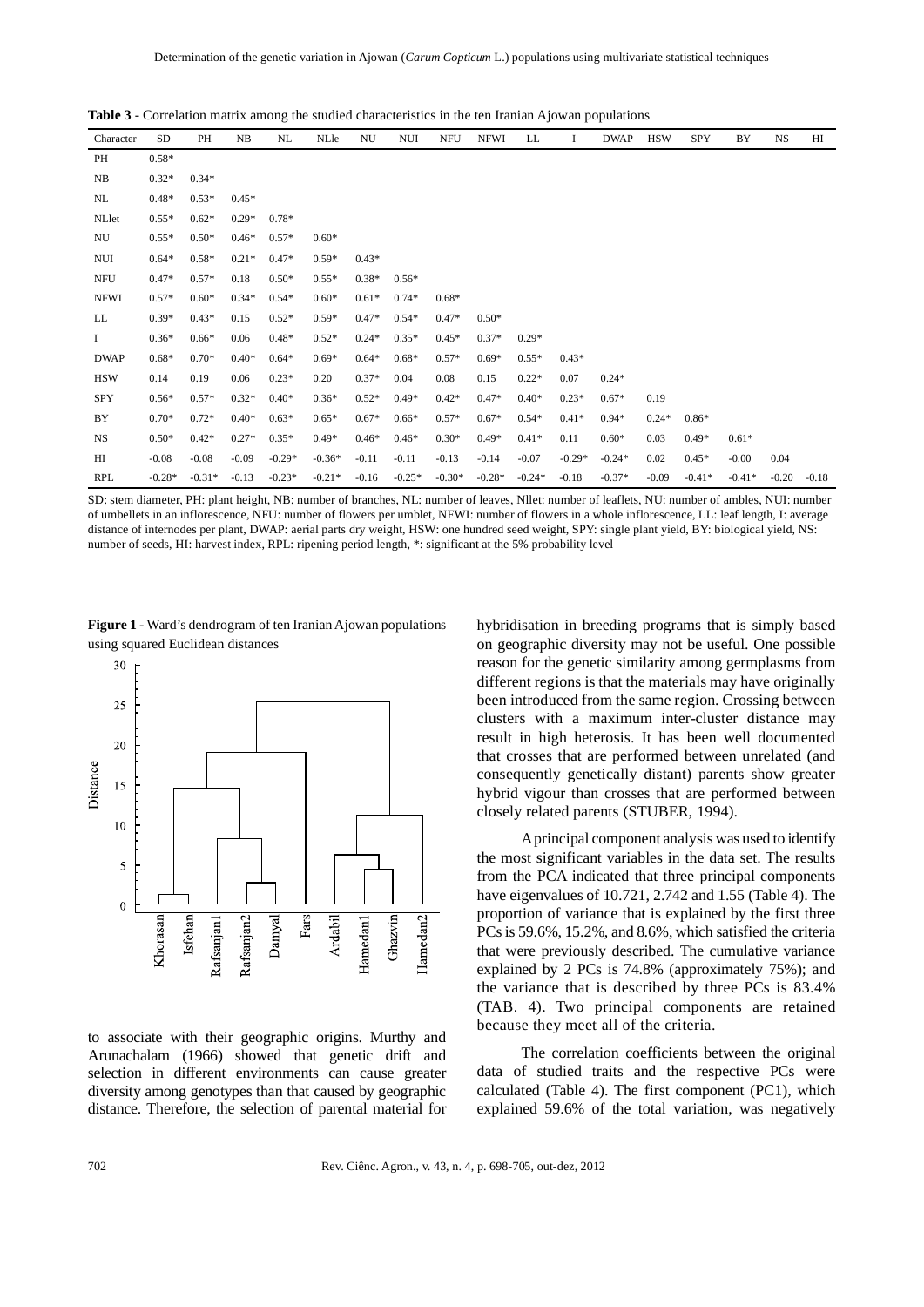associated with biological yield, aerial parts dry weight, number of umbellets in an inflorescence and plant height. The second component (PC2) accounted for 15.2% of the total variation and correlated with the number of branches, number of leaflets, single plant yield and harvest index. The overall observations for the PC analysis for the eighteen agro-morphological traits indicated that most of the agro-morphological trait variations were accounted for by PC1 and PC2. The distribution of the ten Ajowan populations along the first and second principal components that were based on the measured agro-morphological characters is presented in Figure 2. The results of PCA agreed with those of the cluster analysis. These results can now be used by breeders to develop high-yielding Ajowan hybrids.

**Figure 2** - Two dimensional plots of the genetic relationships among ten Ajowan populations as revealed by principal component analysis (PCA)



**Table 4 -** Eigenvalues, proportion of total variability, eigenvectors and correlations between the original variables and the first three principal components (PC) with respect to the ten Ajowan population traits

| Items        |             | $\mathbf{1}$                          |             | $\overline{2}$                   | $\overline{3}$                      |             |  |  |  |  |
|--------------|-------------|---------------------------------------|-------------|----------------------------------|-------------------------------------|-------------|--|--|--|--|
| Eigenvalue   |             | 10.721                                |             | 2.742                            | 1.55                                |             |  |  |  |  |
| Proportion   |             | 0.596                                 |             | 0.152                            | 0.086                               |             |  |  |  |  |
| Cumulative   |             | 59.6                                  |             | 74.8                             |                                     | 83.4        |  |  |  |  |
|              |             |                                       |             |                                  |                                     |             |  |  |  |  |
| Variable     |             | -----------------PC1----------------- |             | ---------------PC2-------------- | ----------------PC3---------------- |             |  |  |  |  |
|              | Coefficient | $\bf r$                               | Coefficient | $\mathbf r$                      | Coefficient                         | $\mathbf r$ |  |  |  |  |
| <b>SD</b>    | $-0.26$     | $-0.84$                               | 0.03        | 0.05                             | 0.01                                | 0.01        |  |  |  |  |
| PH           | $-0.29$     | $-0.95$                               | $-0.06$     | $-0.09$                          | 0.03                                | 0.04        |  |  |  |  |
| NB           | $-0.08$     | $-0.25$                               | 0.53        | 0.88                             | $-0.09$                             | $-0.12$     |  |  |  |  |
| NL           | $-0.23$     | $-0.77$                               | $-0.09$     | $-0.15$                          | $-0.06$                             | $-0.08$     |  |  |  |  |
| NLlet        | $-0.24$     | $-0.79$                               | $-0.31$     | $-0.51$                          | 0.05                                | 0.06        |  |  |  |  |
| NU           | $-0.23$     | $-0.74$                               | $-0.10$     | $-0.17$                          | $-0.39$                             | $-0.49$     |  |  |  |  |
| <b>NUI</b>   | $-0.28$     | $-0.90$                               | 0.01        | 0.02                             | 0.22                                | 0.28        |  |  |  |  |
| <b>NFU</b>   | $-0.25$     | $-0.81$                               | $-0.10$     | $-0.16$                          | 0.33                                | 0.41        |  |  |  |  |
| <b>NFWI</b>  | $-0.26$     | $-0.85$                               | 0.04        | 0.07                             | 0.06                                | 0.07        |  |  |  |  |
| LL           | $-0.24$     | $-0.77$                               | $-0.03$     | $-0.05$                          | $-0.06$                             | $-0.07$     |  |  |  |  |
| $\mathbf{I}$ | $-0.22$     | $-0.73$                               | $-0.25$     | $-0.41$                          | 0.00                                | 0.00        |  |  |  |  |
| <b>DWAP</b>  | $-0.29$     | $-0.96$                               | 0.05        | 0.08                             | 0.01                                | 0.02        |  |  |  |  |
| <b>HSW</b>   | $-0.06$     | $-0.21$                               | $-0.29$     | $-0.48$                          | $-0.63$                             | $-0.78$     |  |  |  |  |
| <b>SPY</b>   | $-0.25$     | $-0.82$                               | 0.32        | 0.52                             | $-0.10$                             | $-0.13$     |  |  |  |  |
| YB           | $-0.30$     | $-0.97$                               | 0.11        | 0.19                             | $-0.01$                             | $-0.01$     |  |  |  |  |
| NS           | $-0.25$     | $-0.82$                               | 0.16        | 0.26                             | 0.32                                | 0.40        |  |  |  |  |
| H            | 0.04        | 0.14                                  | 0.54        | 0.89                             | $-0.21$                             | $-0.26$     |  |  |  |  |
| <b>RPL</b>   | 0.26        | 0.83                                  | $-0.13$     | $-0.21$                          | 0.33                                | 0.41        |  |  |  |  |

SD: stem diameter, PH: plant height, NB: number of branches, NL: number of leaves, Nllet: number of leaflets, NU: number of umbels, NUI: number of umbellets in an inflorescence, NFU: number of flowers per umblet, NFWI: number of flowers in the whole inflorescence, LL: leaf length, I: average distance of internodes per plant, DWAP: aerial parts dry weight, HSW:one hundred seed weight, SPY: single plant yield, BY: biological yield, NS: number of seeds, HI: harvest index, RP: ripening period length. Correlation coefficients were significant at  $P = 0.05$  with a value  $\ge 0.52$ 

Rev. Ciênc. Agron., v. 43, n. 4, p. 698-705, out-dez, 2012 703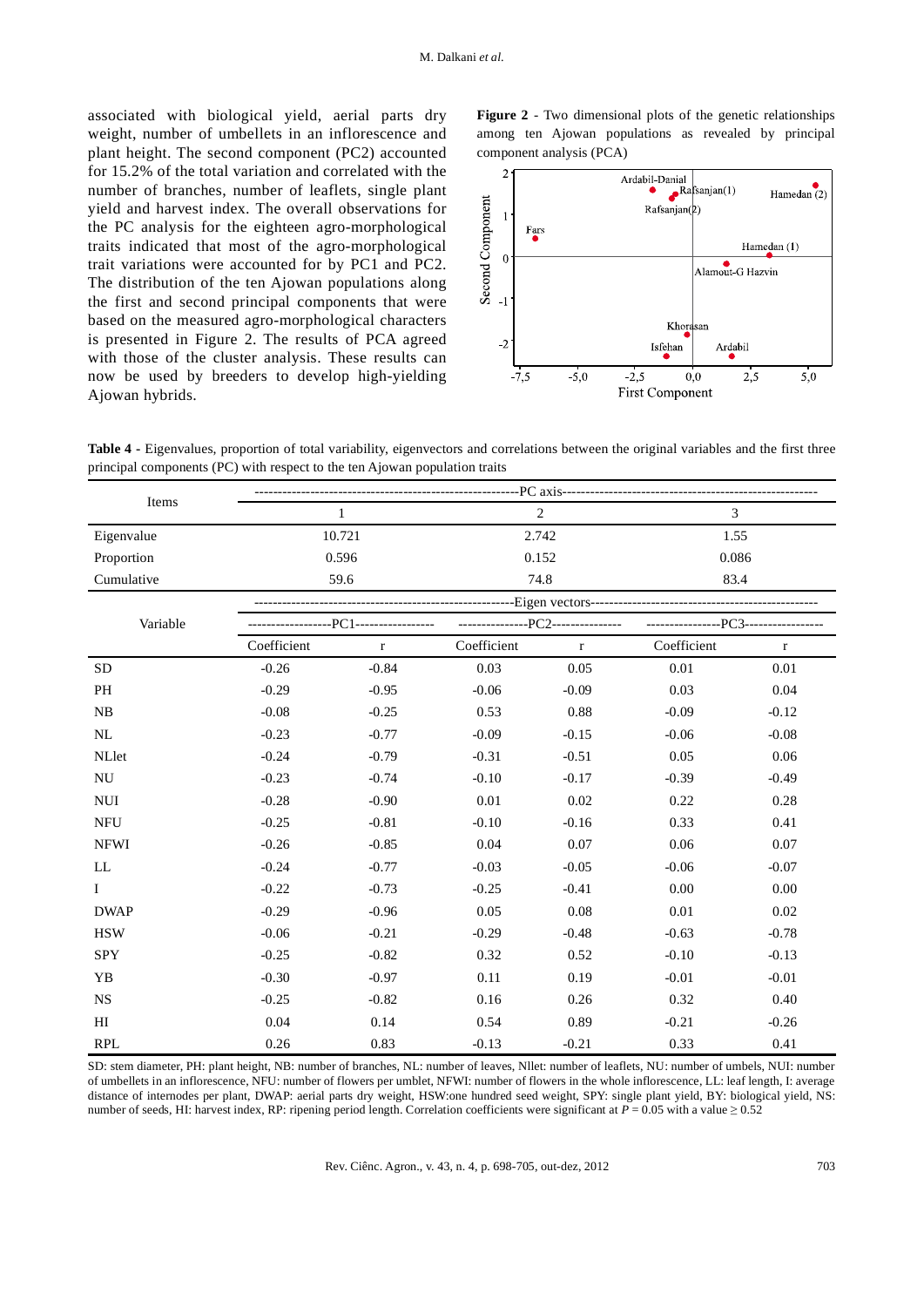Multivariate statistical techniques, such as cluster analysis and PCA, which simultaneously analyse multiple measurements for each individual that is under investigation, are widely used in the analysis of genetic diversity; they are used irrespective the type of analysis (morphological, biochemical, or molecular marker-based), and they can subsequently be used in the classification of germplasm collections (MOHAMMADI; PRASANNA, 2003). Multivariate statistical techniques provide effective methods for grouping plant populations that facilitate the management of populations and their utilisation in crop-improvement programs (MOHAMMADI, 2006). Multivariate analyses have been used frequently for genetic diversity analysis in many crops, such as *Arachis hypogaea* L. (UPADHYAYA *et al*., 2009) and *Prunus persica* L. Batsch (NIKOLIC *et al*., 2010).

# **CONCLUSION**

In conclusion, although it was not uniformly distributed across the regions, high genetic variability was revealed among the studied Ajowan populations. It has been suggested that the selection of parents that are used in hybridisation should be based on genetic diversity rather than geographic diversity. The evaluation of the agro-morphological traits of the Ajowan germplasm revealed a rich source of traits that can be used in its breeding programs.

# **ACKNOWLEDGEMENTS**

The seeds of the populations that were used in the present study were kindly provided by the Research Institute of Forests and Range and the Pakan Seed Company (Iran). We would like to thank the Institute of Biotechnology, Urmia University, Iran, for financial support.

## **REFERENCES**

AYANA, A.; BEKELE, E. Multivariate analysis of morphological variation in sorghum (*Sorghum bicolor* L. Moench) germplasm from Ethiopia and Eritrea, **Genetic Resources and Crop Evolution**, v. 46, n. 03, p. 273-284, 1999.

BREJDA, J. I. et al. Identification of regional soil quality factors and indicators. I. Central and Southern high plains. **Soil Science Society of America Journal**, v. 64, n. 06, p. 2115–2124, 2000.

CAMUSSI, A. *et al*. Genetic distances based on quantitative traits. **Genetics**, v. 111, n. 04, p. 945-962, 1985.

COSGE, B.; IPEK, A.; GURBUZ, B. Some phenotypic selection criteria to improve seed yield and essential oil percentage of sweet fennel (*Foeniculum vulgare* Mill. var. dulce). **Tarim Bilimleri Dergis**, v. 15, n. 02, p. 127-133, 2009.

COWEN, N. M.; FREY, K. J. Relationships between three measures of genetic distance and breeding methods in oat (*Avena sativa* L.). **Genome**, v. 29, n. 01, p. 97-106, 1987.

CROSS, R. J. A proposed revision of the IBPGR barley descriptor list. **Theoretical and Applied Genetics**, v. 84, n. 03/04, p. 501-507, 1992.

DALKANI, M.; DARVISHZADEH, R.; HASSANI, A. Correlation and sequential path analysis in Ajowan (*Carum copticum* L.). **Journal of Medicinal Plant Research,** v. 05, n. 02, p. 211-216, 2011.

GREENE, S. L.; GRITSENKO, M.; VANDEWARK, G. Relating morphological and RAPD marker variation to collecting site environment in wild population of red clover (*Trifolium pratense* L.). **Genetic Resources and Crop Evolution**, v. 51, n. 06, p. 643-653, 2004.

GURBUZ, B. Correlation and path analysis among yield components in winter resistant coriander (*Coriandrum sativum* L.) lines. **Indian Journal of Agricultural Sciences**, v. 71, p. 730-732, 2001.

HAILU, F. *et al*. Multivariate analysis of diversity of tetraploid wheat germplasm from Ethiopia. **Genetic Resources and Crop Evolution**, v. 54, p. 83-97, 2006.

JEFFERS, J. N. R. Two case studies in the application of principal component analysis. **Journal of Applied Statistics**, v. 16, n. 03, p. 225-236, 1967.

JOBSON, J. D. **Applied multivariate data analysis**: volume II: Categorical and Multivariate Methods. New York: Springer-Verlag, USA, 1992.

KEARSEY, M. J.; POONI, H. S. **The Genetical Analysis of Quantitative Traits**. London: Chapman and Hall, 1996.

LOTTI, C. *et al*. Univariate and multivariate analysis performed on bio-agronomical traits of *Cucumis melo* L. germplasm.**Genetic Resources and Crop Evolution,** v. 55, n. 04, p. 511-522, 2008.

MAJNOON HOSSEINI, N.; DAVAZDAH EMAMI, S. A. **Cultivation and production of a certain medicinal plants and spices**. Publications Tehran University, 2007. 300 p.

MOHAMMADI, S. A. Analysis of molecular data: Genetic diversity and population structure aspects (Key paper). *In*: IRANIAN CROP PRODUCTION AND BREEDING SCIENCE CONGRESS, 9., p. 96-119, 2006, Iran: Aboureyhan campus, University of Tehran, 2006,

MOHAMMADI, S. A.; PRASANNA, B. M. Analysis of genetic diversity in crop plants-salient statistical tools and considerations. **Crop Science**, v. 43, n. 04, p. 1235-1248, 2003.

MURTHY, B. R.; ARUNACHALAM, V. The nature of genetic divergence in relation to breeding system in crop plantsIndian. **Journal of Genetics and Plant Breeding**, v. 26, p. 188-189, 1966.

NAGALAKSHMI, S.; SHANKARACHARYA, N. Studies on chemical and technological aspects of Ajowan. **Journal of Food Science and Technological Mysore**, v. 37, n. 03, p. 277-281, 2000.

NIENHUIS, J. *et al*. Genetic similarity among Brassica oleraceae L. genotypes as measured by restriction fragment